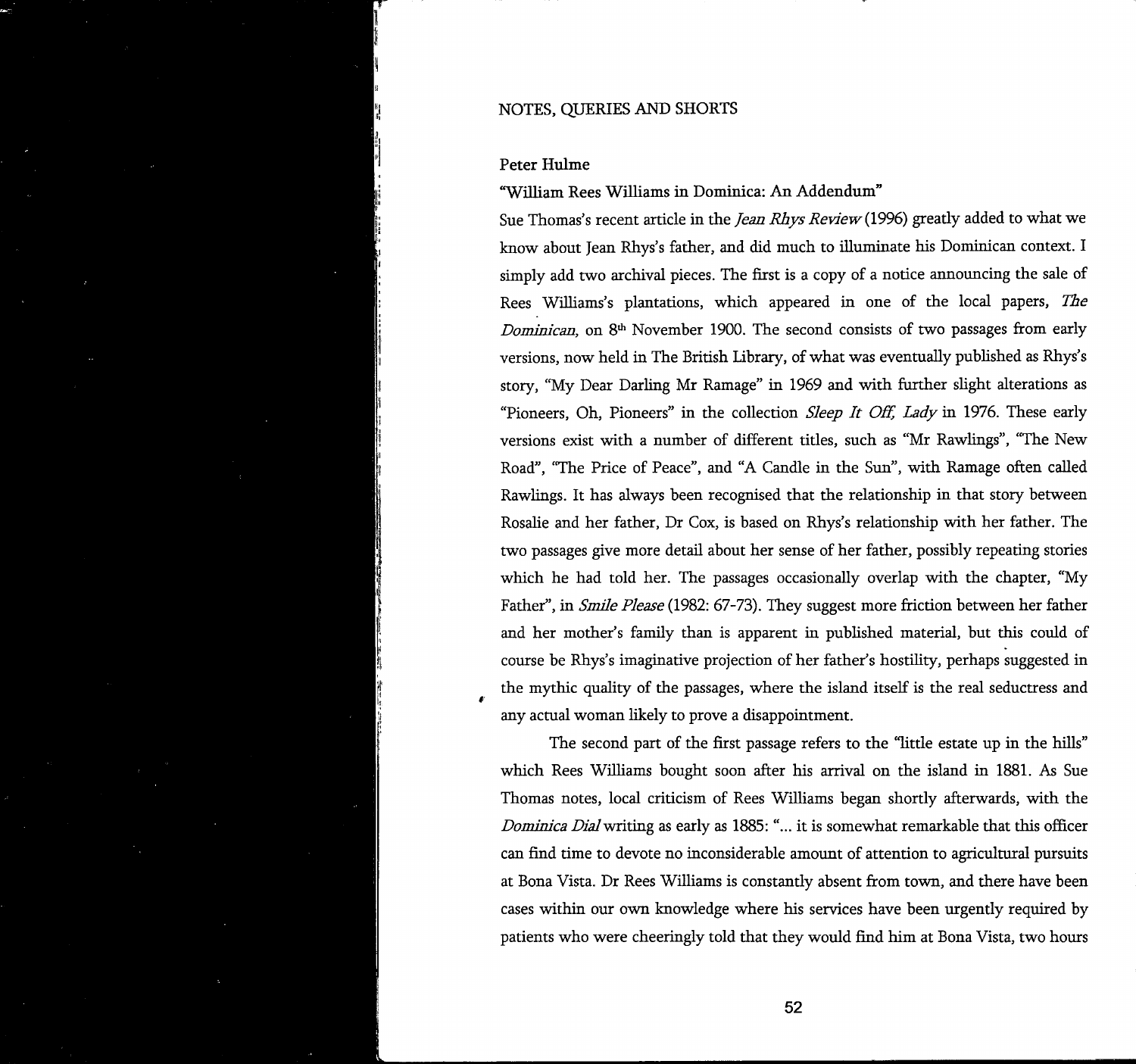good riding distance away" (5.ix.l885; quoted in Thomas 1996: 7). As Rhys remembered it in *Smile Please,* soon after her father's arrival in Dominica, "he was optimistic enough to buy two estates in the hills... Optimistic because, being a doctor, he. spent his life working in the town and the districts near it, and neither of his purchases was a paying proposition. The larger of the two, Bona Vista, was very beautiful, wild, lonely, remote" (1981: 21). She describes her sixth birthday party at Bona yista, which would have been in 1896. "It was'very shortly after that we left for Roseau. Bona Vista had to be sold and we never went back" (21). The estates were obviously put up for auction in 1900, although it's uncle^ whether Bona Vista was sold at that time. Amelia was left in Dr Rees WiUiams's wül, and so clearly wasn't (Angier 1990: 668, n20).

An interesting aspect of the-auction notice is that it, gives the dimensions of the Bona Vista house, which Rhys had in mind as the honeymoon house to which Antoinette takes her husband in the second part pf *Wide Sargasso Sea,* although the best description she gives is probably the opening paragraph in the story, "Mixing Cocktails":

The house in the hills was very new and very ugly, long and narrow, of unpainted wood, perched oddly on high posts, I think as a protection from wood ants. There were six rooms with a veranda that ran the whole length of the house.... But when you went up there, there was always the same sensation of relief and coolness - in the ugly house with the beginning of a rose garden, after an hour's journey by boat and another hour and a half on horse-back, climbing slowly up. (1987: 36)

In earlier numbers of *Jean Rhys Review* Pierrette Frickey and Elaine Savory describe visiting the site of the house (1988: 7; 1998:  $31-2$ ).

Dr Rees Williams's attempt to sell his plantations could register in a number of ways. Rhys herself always suggested that her family was not well off and that her father had extravagant tastes, so that Bona Vista "had to be sold". Sue Thomas's evidence casts some doubt on this picture, with Rees Williams apparently a wealthy man at the time of his,death; but the family may have needed money at the time of the auction to pay for schooling for their two sons, who were 17 and 15 in 1900. The

**53**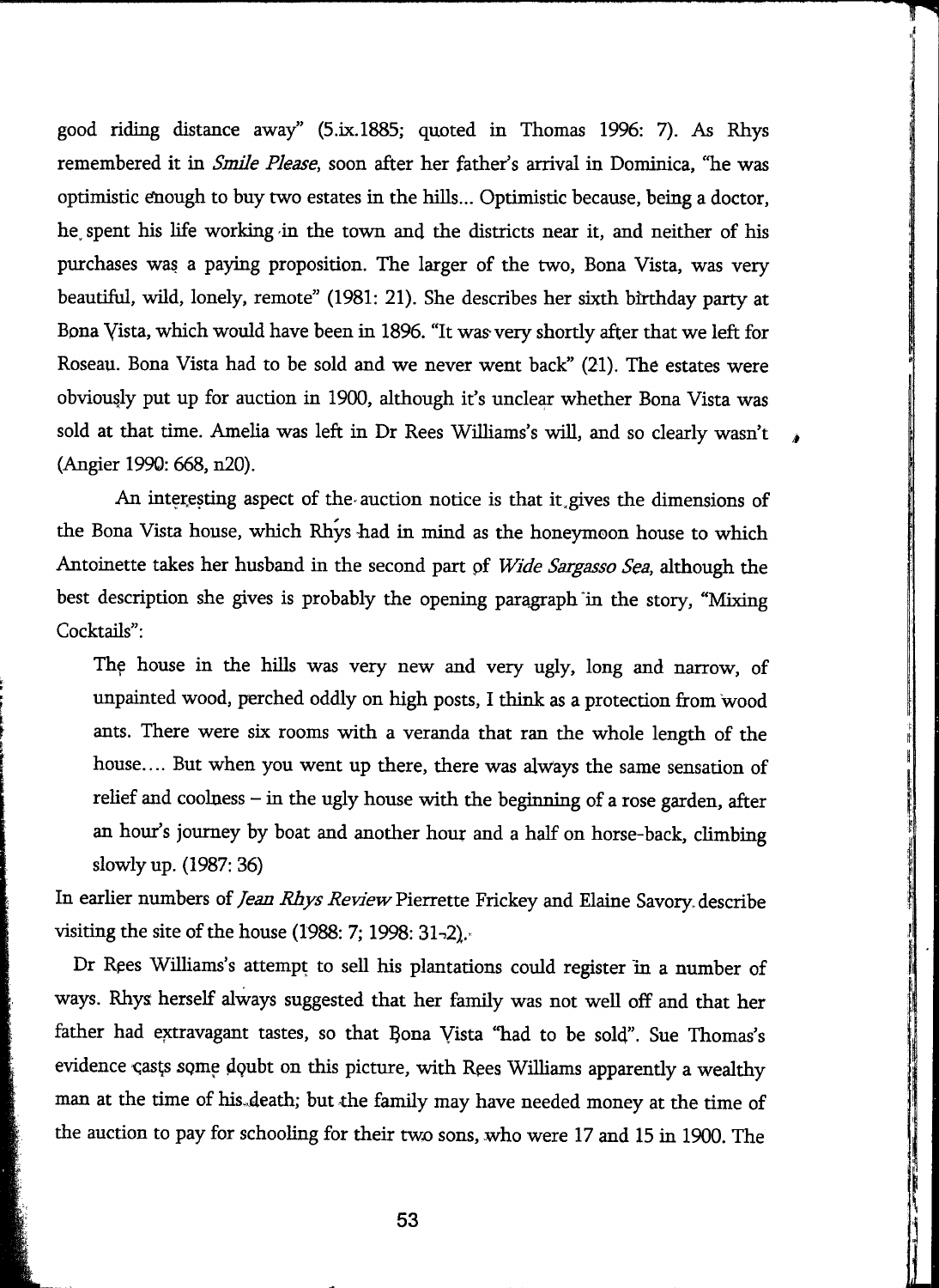attempted sale might also have been a response to local criticism, but would have been rather delayed since that criticism had clearly begun fifteen years previously. When Rees Williams arrived on the island, his boss, Dr Henry Nicholls, had been seemingly making a success of a plantation  $-$  and was praised for doing so by the semi-official English visitor, James Anthony Froude, in his *The English in the West Indies* (1887): it might have seemed to Rees Williams that buying a small plantation was the appropriate thing for him to do to establish himself on the island, especially in the eyes of his wife's family, owners of the old and genteel, but fading plantation of Geneva. The auction could also therefore have indicated  $-$  against the background sketched by Lisa Paravisini-Gebert (1999) - a recommitment of Rees Williams's energies towards local politics, involving time to be spent in Roseau, at a moment, shortly after the arrival of Hesketh Bell as Administrator (and the establishment of Crown Colony government), when the relatively few Englishmen on Dominica began to feel that they were again in political ascendancy.

## References

- Angier, Carole (1990), *Jean Rhys: Ufe and Work,* Boston: Little, Brown And Company.
- Frickey, Pierrette (1988), "The Dominican Landscape: In Memory of Jean Rhys", *Jean Rhys Review,?) 2-10.*

Paravisini-Gebert, Lisa (1999), "A Forgotten Outpost of Empire': Social Life in Dominica and the Creative Imagination", *Jean Rhys Review,* 10 (1-2): 13-26.

Rhys, Jean (1969), "My Dear Darling Mr Ramage", *The Times*, no. 57598 (28<sup>th</sup> June), p. 19.

Rhys, Jean (1976), *Sleep It Off, Lady*, New York: Harper and Row.

- Rhys, Jean (1981), *Smile Please: An Unfìnished Autobiography,* Harmondsworth: Penguin.
- Rhys, Jean (1987), *The Collected Short Stories*, New York: W.W. Norton.
- Savory, Elaine (1998), "From Barbados to Dominica: On the Love of Small Islands, and In Search of Jean Rhys",- *Jean Rhys Review, 9* (1-2): 25-^35.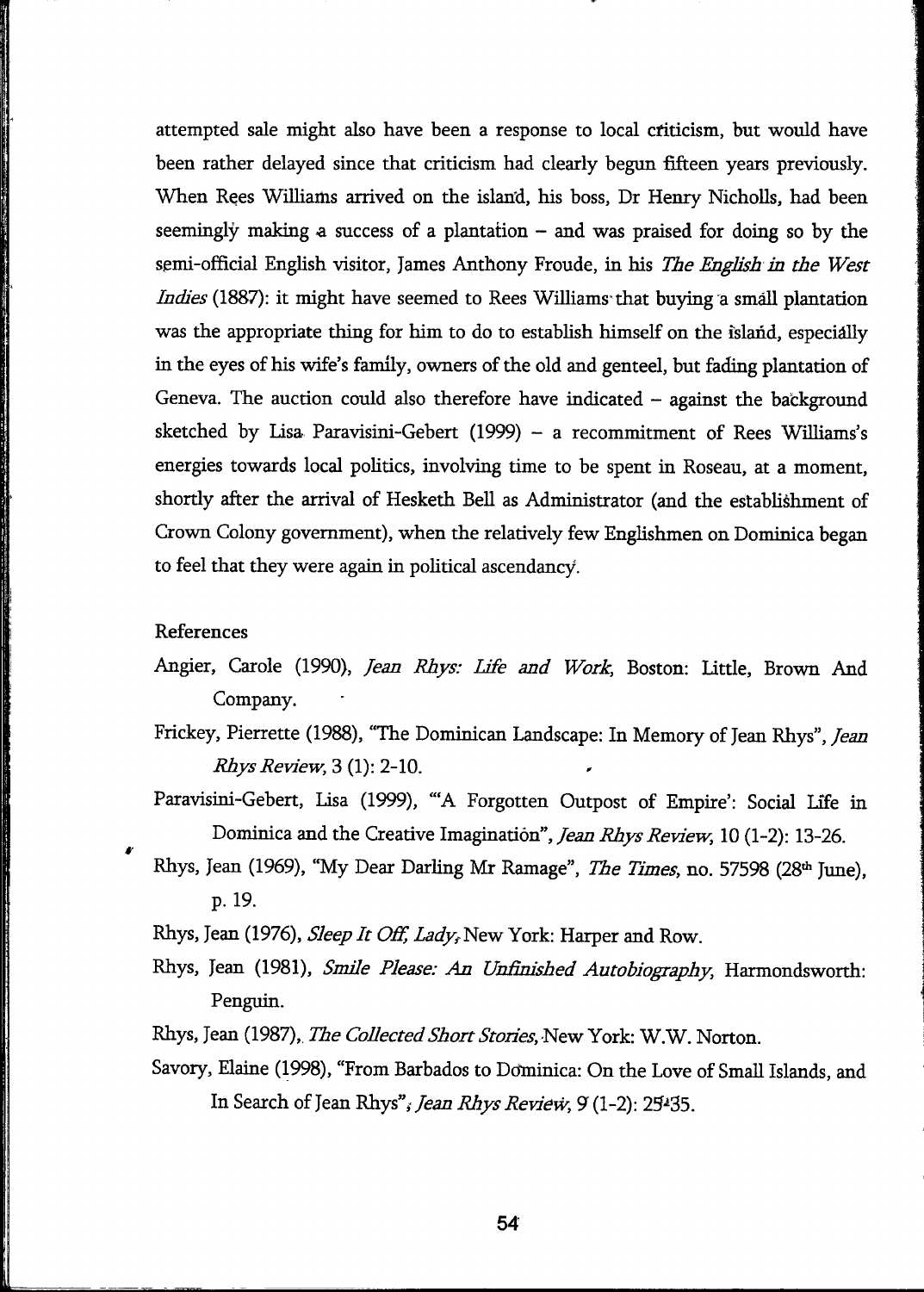Thomas, Sue (1996), "William Rees'Wilhams in Dominica", *Jean Rhys Review,* 7 (1- 2): 3-14.

*Note-on transcríption: In 'both cases pencil additions and alterations to these typed pages have been omitted.* 

He had been all around the world before he was 25, he had seen everything. The women that got bim most were Frenchwomen, the prettiest' women were American. He hated Frenchmen, he hated American men. And then he got to this damned island  $\rightarrow$ and had taken a job ~ he thought as a stopgap. Right up on the wild windward coast, his job was. And then he came on these two girls -- the sort of thing you read about in a book. Twins, they were, and so alike you couldn't tell them apart. He could, though.

They were managing this old estate which went back to the Year Dot -seventeen hundred and something, anyway. Ñow the glory had gone, but they didn't know it. Dumb, you'd think them. Until you went into their house, and then something met you — by God!.

.Silent..... Was there evër a place in the world as lovely as this? he thought. What got him most was the stephanotis that climbed up along the verandah, the scent of it. What got **bim** was that, when there was an old obeah-man to be smoked out, how feafless she went, how 'she told him that she had driven out the last obeah-man. "There were hands," she said, "cut off déad people, hanging all over his room. It's hands are obeah." And he had roared with laughter, and in his heart hated them.

But later on, when he had gone down with fever, they had taken him into their old house, nursed him, been kind to him. And gradually, right down his spine, it hâd got him, the bloody place. And he knew he would never leave it again.

Gradually she had got him ~ the curious girl, with her long plaits', her slanting eyes and her twin. Eena, deena, dina, doh -- he had chosen the shorter one.

Ah, but it had got him, the place. If you had eyes in your head, he thought, a place like that would getyou.

So he went no more a-roving by the light of the moon.....

**55**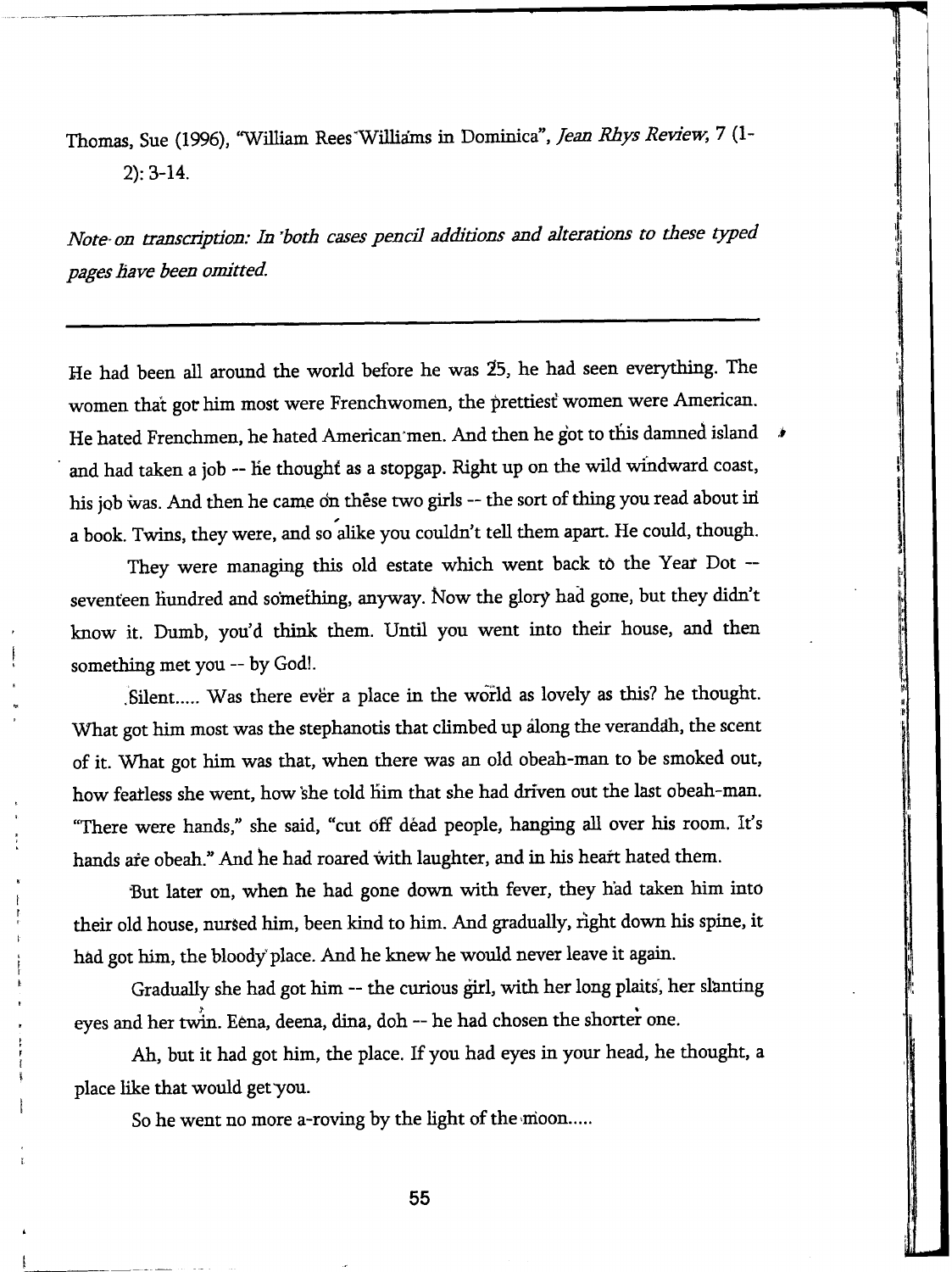"And here," he thought, "I will set up my rest."

The struggle had started there, as it starts everywhere else, but he had won out, had the house built according to his own plan, bought a little estate up in the hills to go to in the hot weather. What he could not make out was why all his wife's relatives hated him so much. Aunt Cora, Aunt Julia, Aunt Sase -- they had all left everything away from him. He had butted in, and they didn't like it.

But he could laugh at that. He could always make friends of his own. Lots of friends he had, lots of friends, and a nice life too, though a smaU one. There was the Club, where you could have a damned good game of bridge at two shillings a hundred; there was the Golf Club; there were the pretty women who used to come to dinner and to sing afterwards. "By God," he would say, "these islands are going to hatch the prettiest women in the world or I'm no doctor. Wait a bit and you'll see I'm right. Yes, you wait a bit."

Above all, there was his place in the hills. He went there every weekend, alone. That was when it got you ~ too big to talk about. "Before beauty," he said, "you can only fall down and worship."

At first there was the worry about trying to make the place pay. And that was good too, that put an edge to it. When you plant a thing yourself and watch it grow ~ that's the life, that's the only life.

When, on top of that, you had dark-skinned people to do the dirty work, then it was heaven. Not that he minded doing the dirty work, oh no.

Sometimes he would think "There's never been anybody who loved lovely things as I do — the orchids, the sky, the way these girls walk, the sweet songs. *Sweet River.....* It's got me, anyhow."

But even in a place like this you had enemies. And this man Ramage..... Many complaints there had been, many complaints.

British Library, Additional ms. 57859 Jean Rhys papers vol. IV (pp.2-4)

r

On the table by his side lay *The Times Weekly Edition,* the *Lancet, Longmans Magazine* and the *Leeward Islands and West Indies Gazette.* At the end of the gallery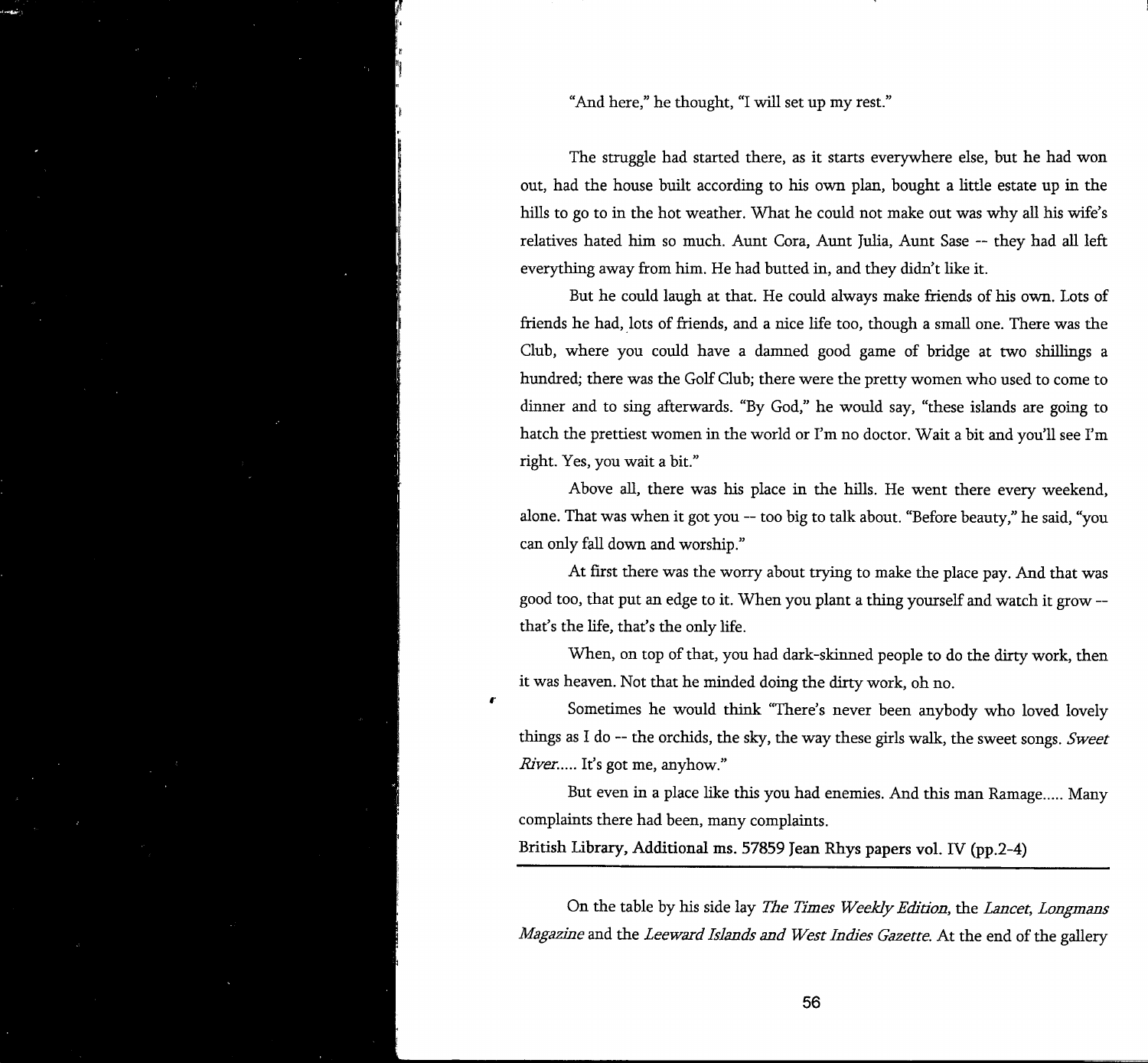the orchid bloomed. He thought "Why did I ever come to this bloody place? What got me? The flowers, the scents, the shadows, the royal palms like all the kings and emperors that were ever bom? No," he thought, "it was the sea got me. And there's nowhere a sea more beautiful than this -- this is the loveliest sea in the world."

He thought about being on the *Worcester* in 1870, thought about his first voyage in a sailing-ship when the captain had said to him 'You're Welsh, are you? I'll teach you to think that a Welshman can be a gentleman." And after that voyage he had fallen into line and, egged on by his mother, had qualified as a doctor. But no sooner had he taken his degree than he was off again as a ship's doctor. He had been all round the world before he was twenty-seven; he had seen everything. And then he had taken this job in this damned island. He thought of it as a stopgap. But then he came on these two girls -- the sort of thing you read about in a book -- they were twins and so alike you couldn't tell them apart. He could, though. They were managing their old estate, which went back to the year dot — seventeen himdred and something anyway. Now the glory had gone, but they did not know it. Uncouth they were, compared with some of the women he had known, except for their lovely hands and sometimes just a flash in the slanting eyes. But later on, when he went down with fever, they had taken him into their old house, nursed him, been kind to him and then, living in their house, something had met him, by God! "Was there ever a place in the world as lovely as this?" he would think when he was well enough to lie outside on the long stone glacis. He would he there with his eyes shut, smelling the stephanotis that climbed up the wrought-iron railings. Yes, gradually it had got him, the place..... And they had got him, with their long plaits and their slanting eyes. Eena, deena, dina, do ~ he had chosen the shorter one. So he went no more a-roving, by the light of the moon..... Instead, there was this blasted house, the rocking chairs, the huge joints of tough meat, the ever-increasing family, the hatred of his wife's relatives.

British Library, Additional ms. 57859 Jean Rhys papers vol. IV (pp. 41-42)